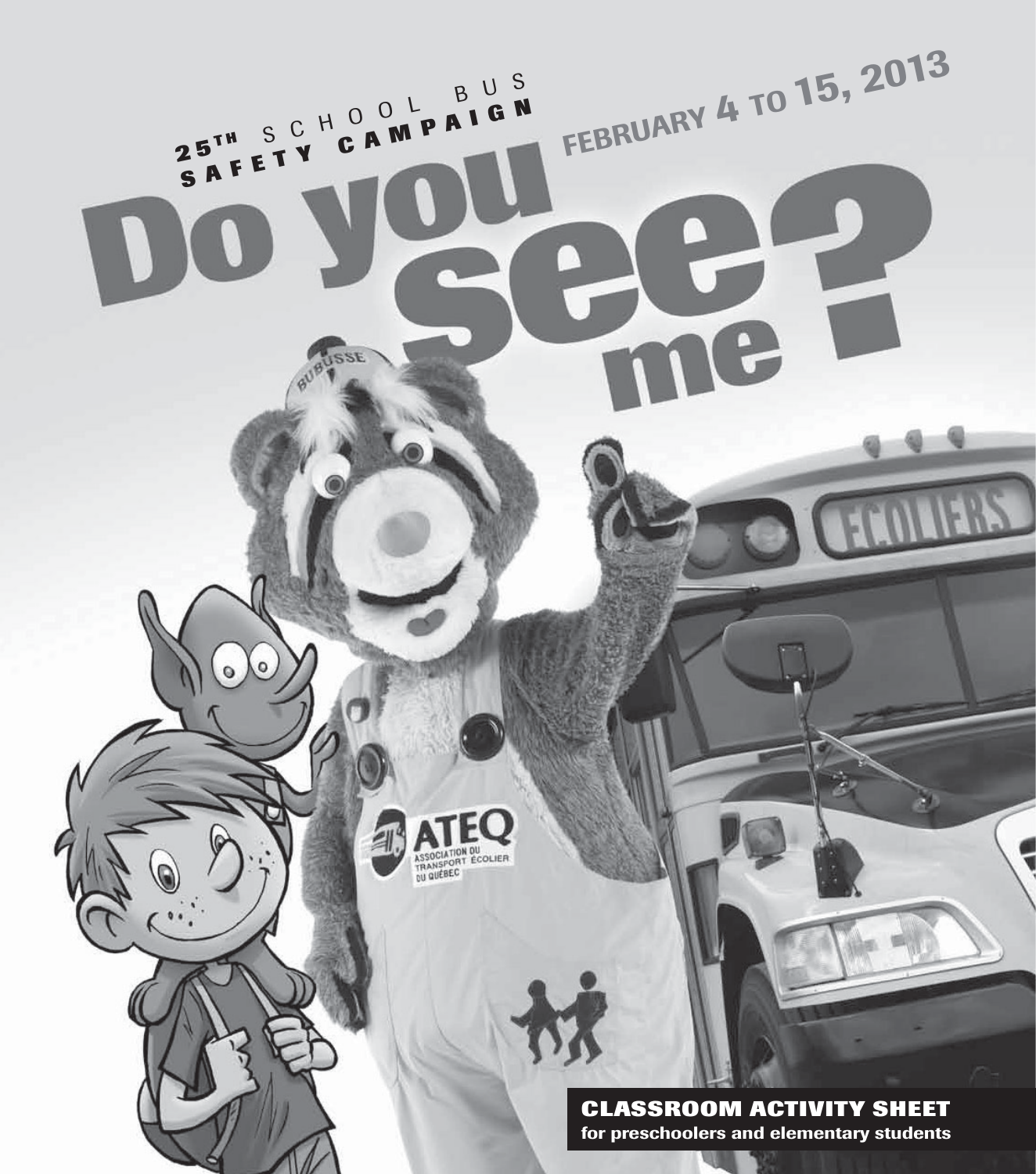

## **AN ESSENTIAL SAFETY CAMPAIGN**

From February 4 to February 15, 2013, the Association du transport écolier du Québec (ATEQ) will hold a school bus safety campaign in collaboration with many partners, including the Société de l'assurance automobile du Québec (SAAQ). The theme *Do you see me?* speaks directly to school children, who must make sure they are seen by the bus driver whenever they go near or get off a school bus. Children must also be seen by other road users, whether they are going to the bus stop or crossing in front of the bus.



### **THE SCHOOL COMMUNITY: AN IMPORTANT PLAYER IN THE SAFETY OF SCHOOL CHILDREN**

Parents and teachers are natural allies when it comes to reminding students about school bus safety rules. With this in mind, the ATEQ and its partners have released the tenth book for children in the Collection Bubusse series.



## **AN EDUCATIONAL BOOK**

*Sam and Bloop Celebrate (to celebrate the publication of the tenth book of the Collection Bubusse series)* is intended as a support resource for school bus safety activities for preschoolers and elementary school students. The book aims to help students understand that they are responsible for their own safety in and around the school bus and so they must understand safety rules and apply them at all times. The book comes with a poster that introduces the main characters and the theme of the campaign. We encourage you to prominently display the poster in your classroom and to explain the theme to your students



## **HOW TO USE THE BOOK**

#### **WITH PRESCHOOLERS AND CYCLE ONE ELEMENTARY STUDENTS:**

- Read the school bus safety rules on the back of this leaflet and discuss them with your students.
- Direct the students' attention to the questions asked by Bubusse, the school bus mascot.
- Explain to students what bullying is. Together, reread the parts of the book that deal with bullying. Ask students if they have ever been bullied, and whether they know who could help them if they were victims.
- Check with the transportation service that serves your school board to find out what objects are allowed or prohibited on school buses. Discuss this with students.
- Lend the book to one student every day throughout the safety campaign so they can read it at home with a parent. Parental involvement is crucial to adopting good behaviour.

#### **WITH CYCLE TWO ELEMENTARY STUDENTS:**

- Review the school bus safety rules on page 12 of the book.
- Have the book circulate among students and discuss the consequences of disobeying school bus safety rules.
- Place special emphasis on the questions and statements expressed by Bubusse, the school bus mascot, particularly when these deal with bullying. Discuss this issue with students, and tell them that bus drivers can help them if they are victims of bullying on the school bus.
- Suggest that students do some research on the school board's website to find out what objects are allowed or prohibited on the school bus.

#### **WITH CYCLE THREE ELEMENTARY STUDENTS:**

- Review the school bus safety rules on page 12 of the book.
- Ask them to read the book and find the answers to the games on page 11.
- Suggest that students introduce the book to vounger students and thus become safety sponsors.
- Using safety rules that you have chosen, ask the students to create a new adventure for Sam and Bloop and to illustrate it. Send the best project to the ATEQ, and it just might become the next book in the Collection Bubusse series!
- Suggest a research project and ask students to think of possible solutions to stop student bullying, particularly in school buses.

#### **IN COLLABORATION WITH ALL THE TEACHERS:**

• Hold a school-wide drawing contest in connection with the theme of the *Do you see me?* campaign, where each student illustrates one school bus safety rule. Drawings can be numbered and posted on school walls so that students can vote to determine the winners.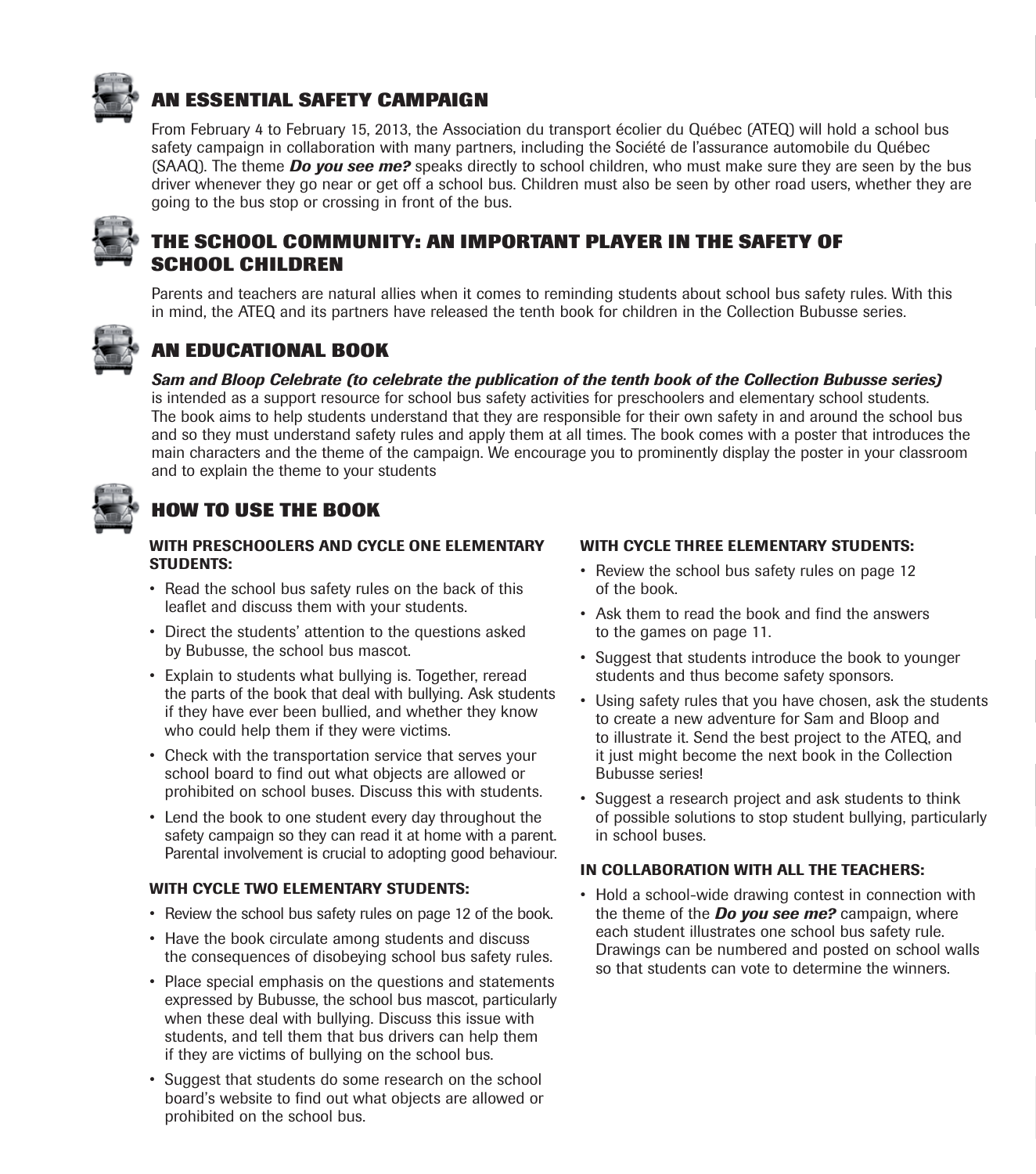

## **SAFETY MESSAGE FOR PARENTS**

Some motorists, often parents in a hurry, engage in dangerous conduct near school buses, whether they are on the road, in a school zone, or even in their child's school yard. This considerably increases the risk of accidents or unfortunate incidents.

Give each student a *Do you see me?* leaflet for them to give their parents. This message calls on parents to exercise caution on the road and encourages them to review safety rules with their child.



**REMEMBER TO ENTER THE CONTEST ON PAGE 12. MORE THAN \$3,200 IN PRIZES FROM THE ATEQ WILL BE DRAWN**

## **EXTRA ACTIVITIES**

#### **THE ASSOCIATION DU TRANSPORT ÉCOLIER DU QUÉBEC, AN ALLY**

Several tools are available on the ATEQ's website, **www.ateq.qc.ca**:

- The ATEQ has produced eight short videos on the subiect of school bus safety (available in French) only though). Watch these videos with your students and, if necessary, with their parents. These short videos were also distributed on DVD to all public and private francophone preschools and elementary schools as well as anglophone schools identified by their school boards. The DVD is not copyrighted, and may therefore be copied without prior authorization.
- The "Jeux" section (in French) offers preschoolers and elementary students interesting activities related to school bus safety, featuring well-known safety campaign characters. New games are added on a regular basis throughout the year.
- The first nine books in the Collection Bubusse series: **Sam and Bloop Run into Trouble**, **Sam** *and Bloop Go to the Theatre*, *Sam and Bloop Go Ice-Fishing*, *Sam and Bloop at Field Day*, *Sam and Bloop Plant a Tree*, *Sam and Bloop Celebrate Valentine's Day*, *Sam and Bloop the Magicians*, *Sam and Bloop Go to the Sugar Shack* and *Sam and Bloop the Scientists*, published between 2004 and 2012, may be downloaded. Additional safety rules are also presented.

The complete Bubusse Collection, which includes ten books, is available for purchase.

• A safety campaign organizational guide.

#### **OTHER INTERESTING IDEAS**

During this important province-wide awareness raising campaign, most ATEQ member school bus carriers organize numerous activities on school bus safety in collaboration with their school boards and local police forces. Don't hesitate to call upon the carriers who serve your school. They are available to help you do classroom activities, carry out simulations around a school bus and more.

#### **A SHARED RESPONSIBILITY**

The SAAQ, in collaboration with its partners, including the ATEQ, has published a folder titled *School Bus Transportation, a Shared Responsibility* which helps citizens, bus drivers, parents and children

understand the role that each must play to ensure the safety of students when they are on their way to school or coming home. The PDF version of the folder is available for download on the SAAQ's website at https://secure.saaq.gouv.qc.ca/ documents/documentation/sites/all/files/transport\_concern.pdf, and the print version may be ordered online at **www.saaq.gouv.qc.ca**.